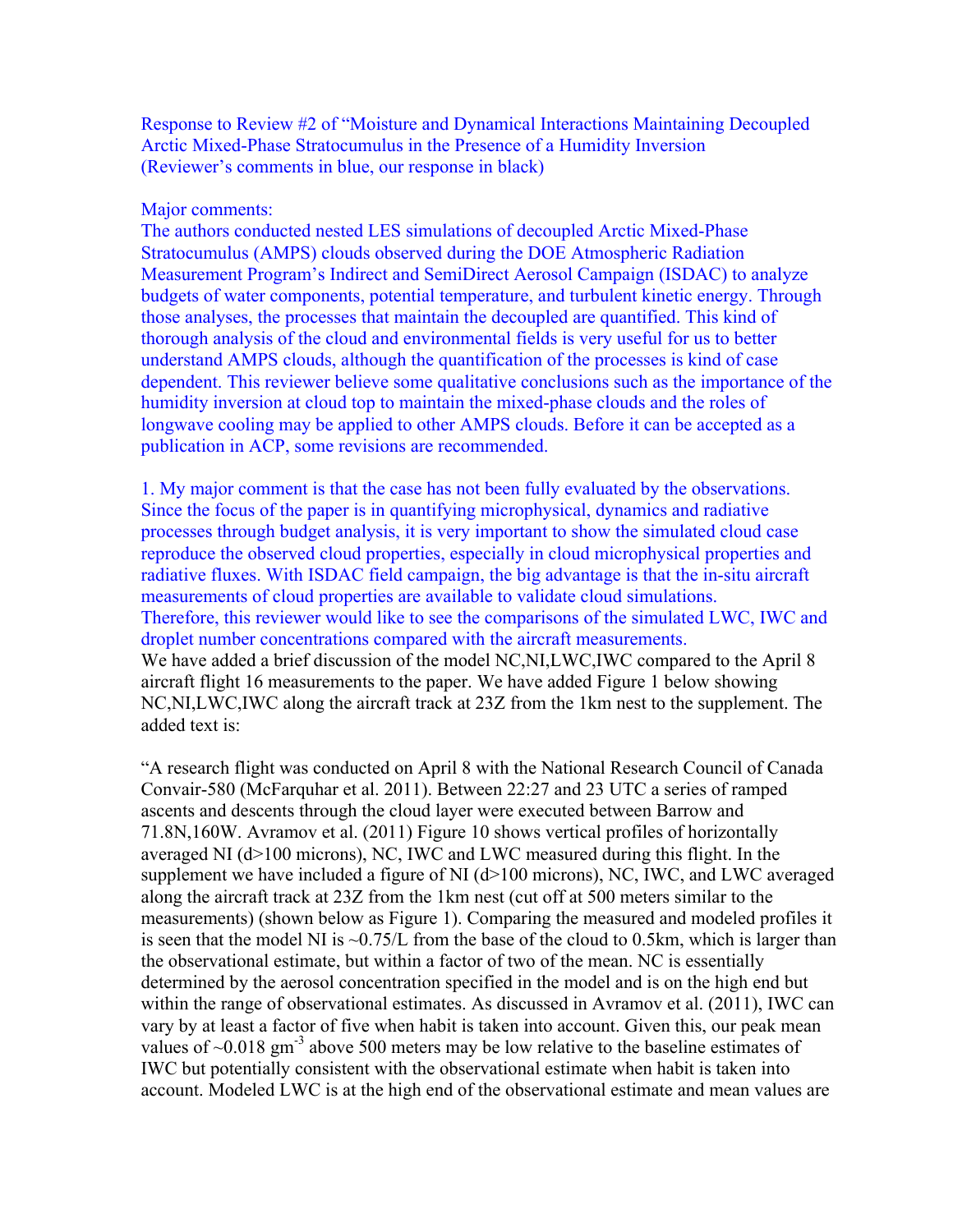50% larger than measured mean values. Considering the uncertainties associated with the aircraft measurements (McFarquhar et al. 2011, Avramov et al. 2011) and with making timespace comparisons, the model results are deemed to be in reasonable agreement with the aircraft measurements."



**Figure 1:** Mean  $+/-$  one standard deviation NI, NC, IWC, and LWC along the aircraft track at 23Z from 1km nest.

### 2. In addition, based on my impression, the cloud top and base heights from the aircraft measurements are much lower than the simulated values in this study.

Yes, this is true. The large scale forcing for our model simulation has a time delay relative to observations. This causes the cloud at Barrow to start descending at approximately 20Z in the model instead of 18Z. In our nested WRF simulations the large scale is not constrained by observed soundings. Observational reanalyses are used as lateral boundary conditions approximately 900km from Barrow. This causes variability in synoptic conditions at Barrow relative to observations. We have chosen this model setup to allow for feedbacks between the dynamics on cloud-scale and synoptic-scale. The approximately 200 meter difference in the height of the base of the inversion between the model and sounding at 20Z (see our Figure 2) does not change the qualitative characteristics of the mean state, i.e. both have cloud layers that are decoupled from the surface layer.

3. Another main concern is that the authors used IN observation from another case (MPACE) which is a fall time mixed-phase cloud case and aerosol properties could be very different, but no any justification and validation are provided for it. The aircraft measurements of Ni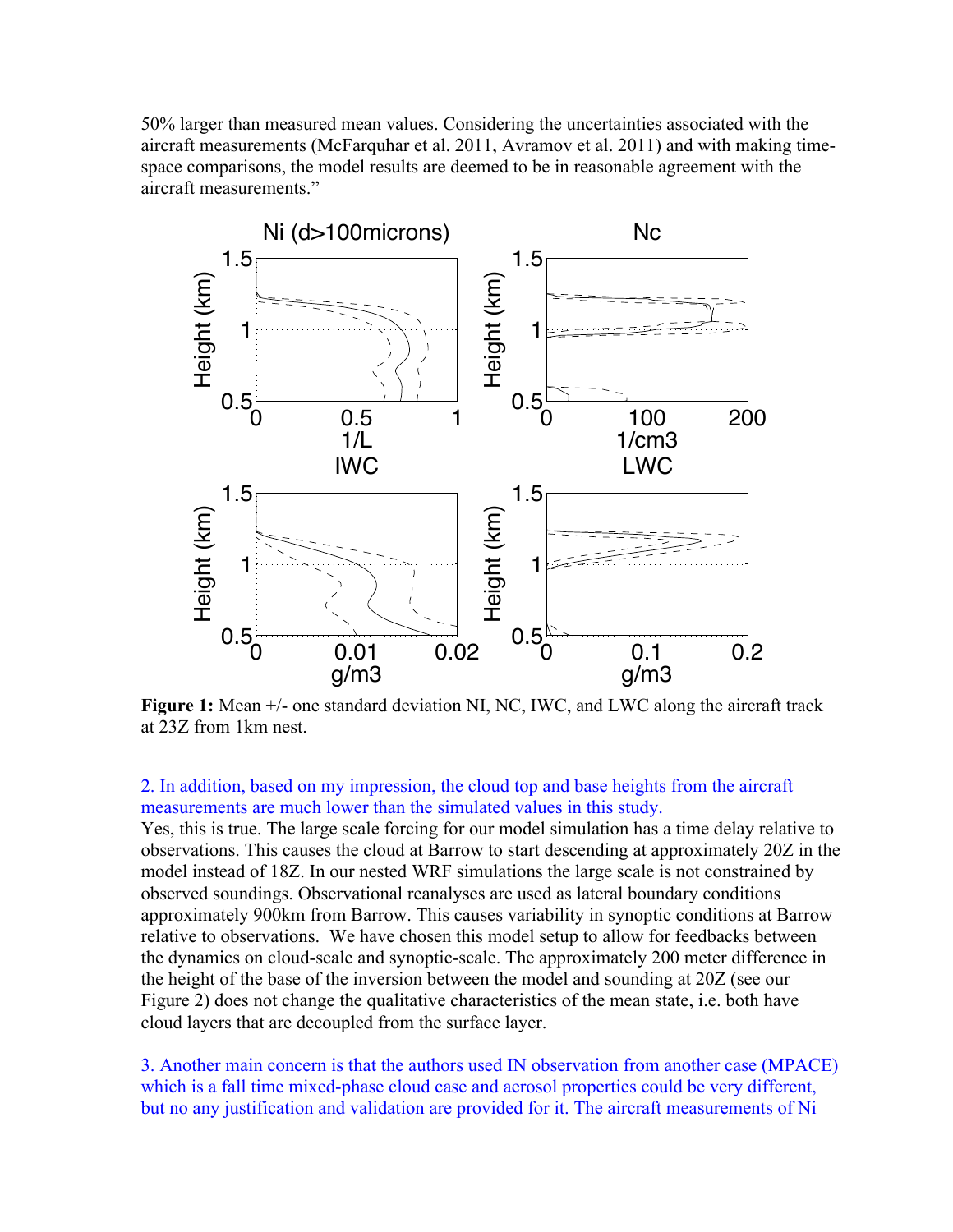### can be used to justify or validate this assumption.

We have modified the discussion of how IN is parameterized in the model. Yes, we did use the MPACE value of 0.16/L in the parameterization of IN due to condensation freezing and deposition. This parameterization is a relaxation back to a fixed value and is only switched on if NI drops below this fixed value. We ran a few additional simulations increasing this fixed value and found that IN due to contact and immersion freezing caused NI to generally exceed 0.16/L, preventing aerosol freezing from switching on. We found this constant value needed to be increased to greater than 0.7/L to produce IN due to condensation freezing and deposition. This is consistent with the NI~0.7/L averaged along the aircraft track at 23Z in the model for sizes greater than 100 microns, i.e. the value of IN produced by contact+immersion freezing alone. Average NI measured by aircraft between 22.3-23Z was  $\sim$ 0.5/L for sizes greater than 100 microns (see Figure 10 Avramov et al 2011 JGR). Increasing the fixed value for IN in the condensation freezing and deposition nucleation parameterization to 8/L (the average value measured by aircraft 22-22.4Z) resulted in a complete depletion of liquid water in the cloud. These results indicate that it is not appropriate to specify IN=8/L uniformly throughout the column. In addition, a recent study by Fridlind et al. (2011) shows that NI can be orders of magnitude smaller than the above cloud IN concentration, due to loss of IN from nucleation, crystal growth, and sedimentation from the cloud layer. We believe the model simulations used in the paper with NI~0.7/L primarily due to contact+immersion freezing are consistent with the aircraft measurements and, based on the observed NI

4. The writing of the manuscript is kind of sloppy. In section 5, it gives readers an impression that each subsection are randomly put here and they are not coherent with a theme. In addition, I often had a hard time to get a main point from a paragraph after reading it. Also, some of the details are very minor which can be removed. Then, the paper would be much shorter and the discussion would be much more succinct.

See our response to Reviewer 1's comments 1,3,4. We have attempted to improve the readability of the text in a number of ways.

#### Specific comments:

1. Abstract: "The results show the maintenance of liquid clouds in both the shallow upper entrainment zone. . ., should be "the maintenance of liquid water" or you can say "the maintenance of mixed-phase clouds". Changed.

2. P 13471: ". . .when the open ocean produces large fluxes of heat and moisture into. . .", the heat and moisture fluxes are never large even if it is open water, especially the heat fluxes. Check the MPACE case. So, "large" is not appropriate here. "large" has been changed to "relatively large".

3. P 13471: Morrison et al. MPACE study should be Morrison et al. 2009 Changed.

4. P 13473: You spent two paragraphs in discussing the subtropical Sc. I do not your point there (i.e., why it is that important to take such large space). I'd suggest simplifying it with a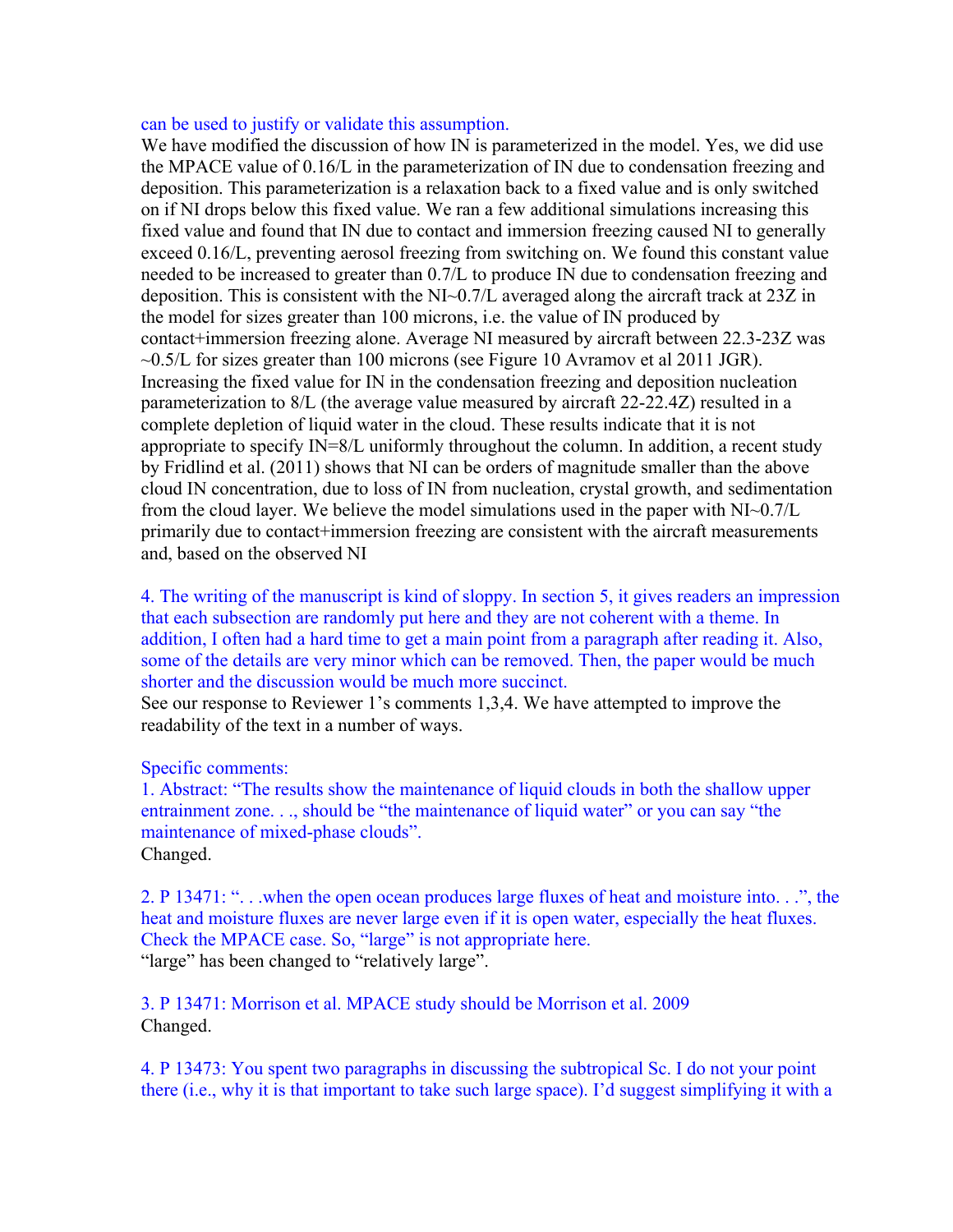couple of sentences. See our response to Reviewer #1's Specific Comment #1.

5. P 13473: You can not jump to Figure 5 from Figure 1 without introducing Figures 2-4 when they appear at the first time. The figures have been reordered.

6. P 13474: ln 15-17, the logic of these two sentences does not sound right. Please reword. This sentence has been removed.

7. P 13476: ". . .with AMPS near the base and up into the inversion. . .": do you mean cloud base? If so, you need to be specific and also need to give the value of the height. This sentence has been changed to read, "At 18Z, the interpolated temperature profile shows a sharp ( $\sim$ 3K) inversion at  $\sim$ 1 km, with maximum LWC at the base of the inversion and liquid water extending up into the inversion by approximately 100  $m$ (Figure 2a)."

8. P 13476: ln 21-25: did you check the correlation between LWC and IWC from aircraft observations and your simulation? Basically the correlation between LWP and IWP does not mean much since vertically the LWC and IWC maximum at very different altitudes in the mixed layer. In many single mixed phase clouds, correlation between LWC and IWC is very poor from both observations and simulations.

We agree with the reviewer that the correlation of LWC and IWC from aircraft measurements is likely not expected because maximum values occur at different heights. However, the ground-based instruments provide a vertically-integrated perspective on the cloud properties. Since the circulations in the cloud are vertically coherent (i.e. they are up or down) and the ice crystals fall vertically, there is reason to believe that in some cases the liquid and ice might be correlated. Indeed that was observed in this case.

9. P 13477: ln 21-24: what is the justification to use the IN observations from the MPACE field campaign, which was from a very different season? IN measurements are also available for ISDAC. In addition, it is even better justified to set the IN based on the in-situ observed ice crystal number concentrations than using the data from MPACE. This could be the one of reasons why the simulated cloud ice is underestimated much since IN in the ISDAC (spring) could be much higher than MPACE (fall).

See our response to your major comment #3.

10. P 13478: ln 7-8: The sentence is misleading. Do you mean besides ammonium bisulfate there is 30% for the other component? If it is, what is the component (generally it would be organics). If not, you can not assume 30% of ammonium bisulfate is insoluble since it is an soluble component. In addition, did you really account for the insoluble composition for your droplet activation (this is the purpose to consider the composition in cloud models)? We assume that 30% by volume is insoluble (without specification of its actual composition, which is not relevant), and the other 70% is soluble, consisting of ammonium bisulfate. This has been clarified in the revised manuscript. Yes, we did account for the insoluble component in the droplet activation parameterization.